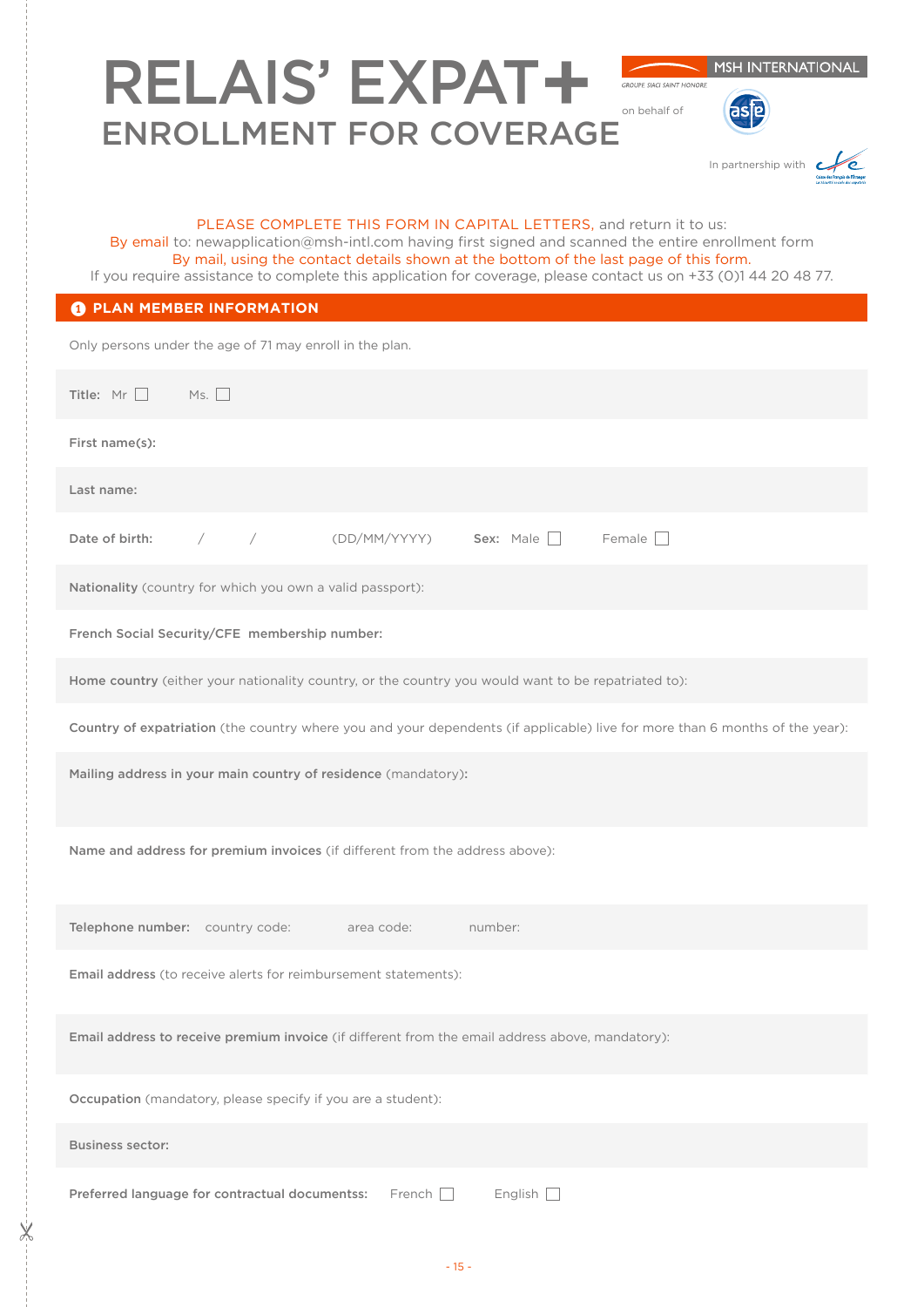## **2** DEPENDENTS TO BE COVERED UNDER THIS PLAN

Dependents can include your spouse/partner and any children financially dependent on the applicant up to the day before their 20th birthday. If there is insufficient space for all dependents, please use another Application Form.

We would like you to bring our provisions related to personal data protection to your dependents' attention and more specifically to inform them of their right of access, rectification or erasure, restriction or opposition and portability of their personal data.

|                                                                                      | <b>DEPENDENT1</b>          | <b>DEPENDENT 2</b> | <b>DEPENDENT 3</b> | <b>DEPENDENT 4</b>   |
|--------------------------------------------------------------------------------------|----------------------------|--------------------|--------------------|----------------------|
| Relationship to applicant                                                            | Spouse $\Box$ Child $\Box$ | Child              | Child              | Child                |
| First name                                                                           |                            |                    |                    |                      |
| Last name                                                                            |                            |                    |                    |                      |
| Date of birth (DD/MM/YYYY)                                                           |                            | $\sqrt{2}$         | $\sqrt{2}$         |                      |
| <b>Sex</b>                                                                           | $F \Box$<br>$M \mid \cdot$ | $F \Box$<br>M      | $M$  <br>$F \perp$ | $F \Box$<br>$M \mid$ |
| Nationality                                                                          |                            |                    |                    |                      |
| Home country                                                                         |                            |                    |                    |                      |
| Country of expatriation                                                              |                            |                    |                    |                      |
| <b>Occupation</b> (mandatory, please specify<br>if your are a student or unemployed) |                            |                    |                    |                      |

Business sector

### **<sup>6</sup>** EFFECTIVE DATE OF MEMBERSHIP OF THE PLAN

Please indicate the date you require cover from (DD/MM/YYYY): / / / (must be the  $1<sup>st</sup>$  or the  $15<sup>th</sup>$  of any month)

Backdated enrollments will not be accepted.

Cover is conditional upon acceptance of your application, which is only confirmed when an Insurance Certificate is issued to you.

### 4 **SELECT YOUR LEVEL OF HEALTHCARE COVERAGE AND ASSOCIATED OPTIONS**

### Select your level of healthcare coverage:

Quartz plan  $\Box$  Pearl plan  $\Box$  Sapphire plan  $\Box$  Diamond plan  $\Box$ 

Select your healthcare benefits:

 $\Box$  HEALTH: Inpatient care + Outpatient care\*

 $\Box$  HEALTH+: Inpatient care + Outpatient care\* + Vision + Dental

HEALTH+ CHILD: Inpatient care + Outpatient care\* + Vision + Dental + Maternity

\* Inpatient care + Outpatient care\* include Legal assistance and Civil liability + Medical Evacuation

#### Select your coverage zone (your country of expatriation determines the minimum coverage zone):

The benefits apply in the Selected coverage zone and in lower Coverage zones (for example, if the Selected coverage zone is zone 3, the benefits will apply in zones 3, 2 and 1).

However, you may opt for a coverage zone which is higher than that corresponding to your country of expatriation.

Zone 4: Bahamas, Brazil, China, Hong Kong, Jersey, St. Barthelemy, St. Martin, Singapore, Switzerland, and United Kingdom + Zones 1, 2 and 3

Zone 3: Australia, Austria, Canada, French Polynesia, Greece, Ireland, Israel, Italy, Japan, New Zealand, Portugal, Qatar, Russia, Saint Pierre and Miquelon, Spain, Taiwan, Turkey, United Arab Emirates, and Vanuatu + Zones 1 and 2

Zone 2: Andorra, Angola, Argentina, Azerbaijan, Bahrain, Barbados, Belarus, Belgium, Bolivia, Bosnia and Herzegovina, Bulgaria, Chile, Colombia, Costa Rica, Croatia, Cyprus, Czech Republic, Denmark, Djibouti, Dominican Republic, Ecuador, Finland, Georgia, Germany, Guatemala, Hungary, Iceland, Kazakhstan, Kuwait, Latvia, Lebanon, Liechtenstein, Luxembourg, Malaysia, Mexico, Monaco, Mozambique, Netherlands, Nigeria, Norway, Oman, Panama, Peru, Saudi Arabia, Slovakia, South Africa, Sweden, Thailand, Ukraine, Uruguay, Venezuela, Vietnam and Wallis and Futuna + Zone 1

Zone 1: Wordwide (including France) excluding countries from Zones 2 to 4

For clarity purposes, some islands and territories are not included in the list of countries. If your country of expatriation is not shown, please contact us.

We inform you that some of the countries listed above outside the European Union, to which your data may be transferred if you are living in one of them, may guarantee a level of protection different from the one provided for by the GDPR.

 $\Box$  I expressly agree in order to benefit from the healthcare benefits of my plan, my data may be transferred to third countries outside the European Union guaranteeing an appropriate level of protection or subject to the use of adapted safeguards such as the signature of standard data protection clauses adopted by the European Commission, or based on the derogations provided for in Article 49 of Regulation 2016/679, known as General Data Protection Regulation.

### **6 SELECT YOUR OPTION: ASSISTANCE AND MEDICAL REPATRIATION**

YES  $\Box$  NO  $\Box$ 

 $\mathbb X$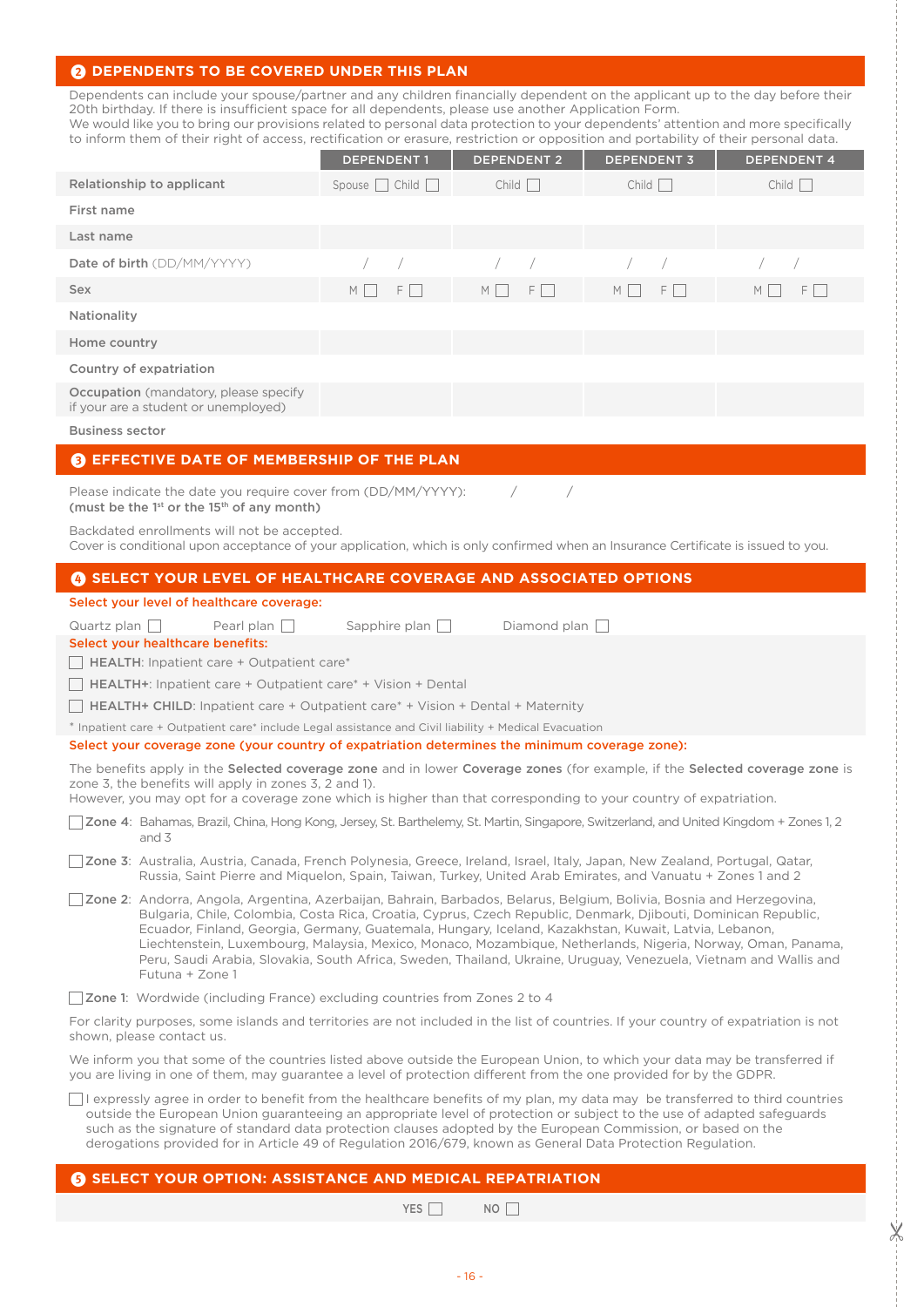| <b>6 PAYMENT OF YOUR PREMIUM</b>                                                                                                                                                                     |                                 |       |                  |                                                                                                                                                                                                                  |                |
|------------------------------------------------------------------------------------------------------------------------------------------------------------------------------------------------------|---------------------------------|-------|------------------|------------------------------------------------------------------------------------------------------------------------------------------------------------------------------------------------------------------|----------------|
| <b>Quarterly premium:</b><br>euros                                                                                                                                                                   |                                 |       |                  |                                                                                                                                                                                                                  |                |
| Please select the frequency and method of payment best suited to your situation:                                                                                                                     | FREQUENCY AND METHOD OF PAYMENT |       |                  |                                                                                                                                                                                                                  |                |
|                                                                                                                                                                                                      | <b>ANNUAL</b>                   |       | <b>BI-ANNUAL</b> | <b>QUARTERLY</b>                                                                                                                                                                                                 | <b>MONTHLY</b> |
| SEPA CORE direct debit <sup>**</sup> from an account in France<br>(the first installment will have to be paid by credit<br>card, which is why you need to complete the next 2<br>methods of payment) |                                 |       |                  |                                                                                                                                                                                                                  |                |
| Credit card* for the first payment<br>and all future payments through your secure<br>Members' Area                                                                                                   |                                 |       |                  |                                                                                                                                                                                                                  | Not available  |
| Check made payable to ASFE                                                                                                                                                                           |                                 |       |                  |                                                                                                                                                                                                                  | Not available  |
| In (town or city/country excluding USA):<br><b>Date</b> (DD/MM/YYYY): $/$                                                                                                                            |                                 |       |                  | Signature of the member or legal representative of a minor child<br>(in this case, please indicate your relationship (parent, guardian) along<br>with your first name and name preceded by "read and approved"): |                |
|                                                                                                                                                                                                      |                                 |       |                  |                                                                                                                                                                                                                  |                |
| * In case of payment through Credit Card, please fill out this form:                                                                                                                                 |                                 |       |                  |                                                                                                                                                                                                                  |                |
| Type of credit card:<br>Visa<br>Mastercard $\Box$                                                                                                                                                    |                                 | Amex  |                  |                                                                                                                                                                                                                  |                |
| Cardholder's name:                                                                                                                                                                                   |                                 |       |                  |                                                                                                                                                                                                                  |                |
| Cardholder's signature:                                                                                                                                                                              |                                 |       |                  |                                                                                                                                                                                                                  |                |
| Card number:                                                                                                                                                                                         |                                 |       |                  |                                                                                                                                                                                                                  |                |
| Expiration date (MM/YY):                                                                                                                                                                             |                                 |       |                  |                                                                                                                                                                                                                  |                |
| <b>Validation code:</b>                                                                                                                                                                              |                                 |       |                  |                                                                                                                                                                                                                  |                |
| (last 3 digits on the back of your card, excluding Amex)                                                                                                                                             |                                 |       |                  |                                                                                                                                                                                                                  |                |
| After payment of your first term, the credit card information will be destroyed for legal reasons.                                                                                                   |                                 |       |                  |                                                                                                                                                                                                                  |                |
| Credit card authorization form:<br>I hereby authorize MSH INTERNATIONAL on behalf of ASFE to debit my credit card for the amount of my quarterly<br>insurance premium, ie:                           |                                 |       |                  |                                                                                                                                                                                                                  |                |
|                                                                                                                                                                                                      |                                 | euros |                  |                                                                                                                                                                                                                  |                |
| In (town or city/country excluding USA):                                                                                                                                                             |                                 |       |                  | Signature of the member or legal representative of a minor child<br>(in this case, please indicate your relationship (parent, guardian) along<br>with your first name and name preceded by "read and approved"): |                |
| <b>Date</b> (DD/MM/YYYY): /                                                                                                                                                                          |                                 |       |                  |                                                                                                                                                                                                                  |                |

 $X<sub>i</sub>$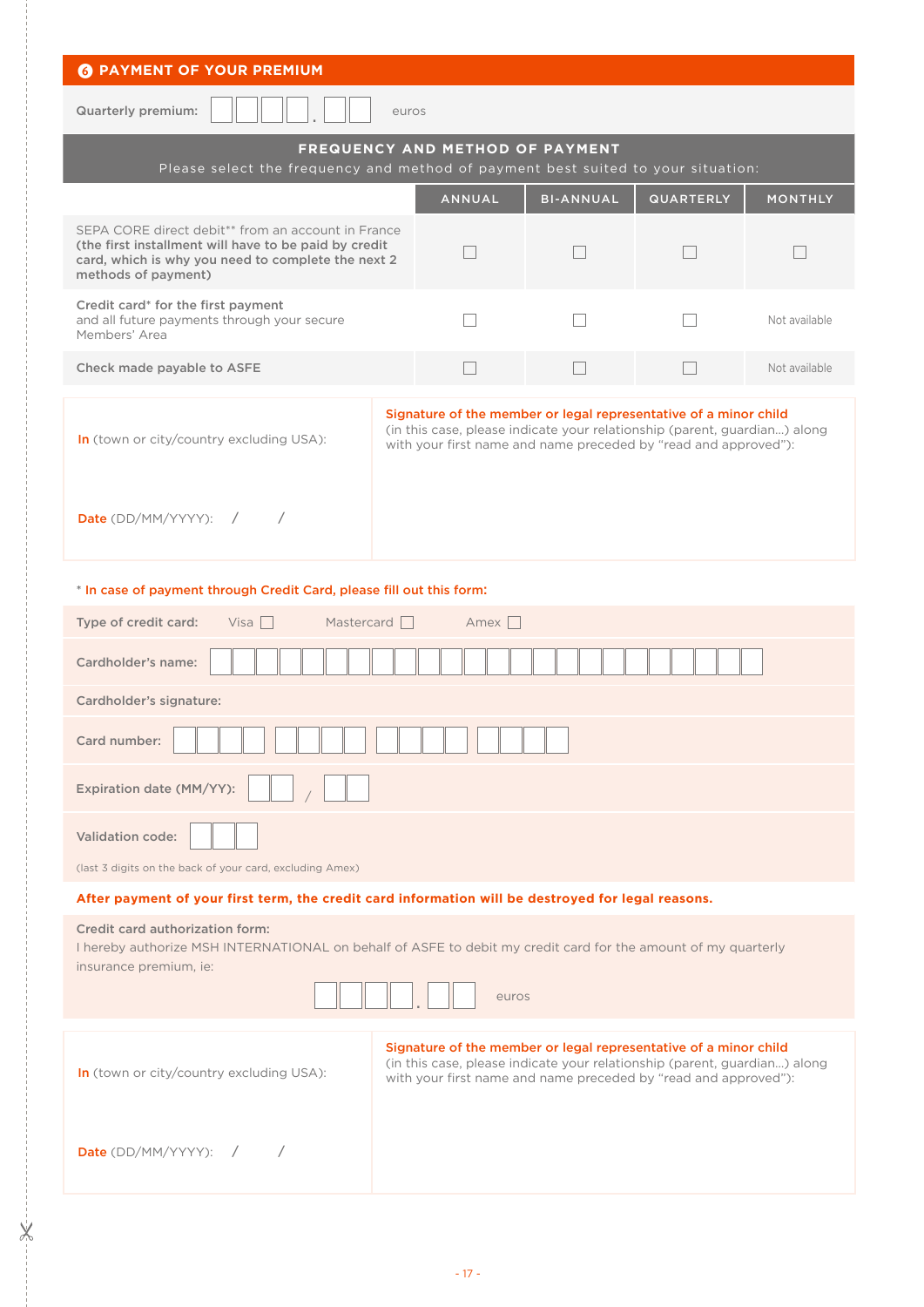\*\* In case of payment through direct debit on a French bank account, please fill out the following SEPA CORE direct debit mandate, and enclose your "Relevé d'identité bancaire". You also need to fill out the credit card authorization form on page 3:

## **ASFE SEPA CORE DIRECT DEBIT MANDATE**

Unique Mandate Reference: UMR (will be sent in your next premium invoice)

By signing this mandate form, you authorize MSH INTERNATIONAL to send instructions to your bank to debit your account and your bank to debit your account in accordance with the instructions from MSH INTERNATIONAL. As part of your rights, you are entitled to a refund from your bank under the terms and conditions of your agreement with your bank. A refund must be claimed within 8 weeks starting from the date on which your account was debited.

This information is mandatory and necessary to your creditor for the implementation of SEPA Direct Debit. In accordance with the data protection regulation applicable in your country, you have a right of access and rectification of your personal data, as well as a right to object to the processing of your personal data for a legitimate reason (if required by the law applicable in your country). To exercise these rights, please refer to the contract with your creditor.

| <b>FIRST NAME, LAST NAME</b><br>AND ADDRESS OF THE ACCOUNT'S HOLDER | <b>CREDITOR INFORMATION</b>                                                                                                                                                       |
|---------------------------------------------------------------------|-----------------------------------------------------------------------------------------------------------------------------------------------------------------------------------|
|                                                                     | Name and address of the creditor:<br>MSH INTERNATIONAL<br>Immeuble Season - 39 rue Mstislav Rostropovitch<br>75815 Paris cedex 17<br>SEPA CREDITOR IDENTIFIER (CI): FR60ZZZ460359 |
| <b>ACCOUNT HOLDER'S BANK DETAILS</b>                                |                                                                                                                                                                                   |
| <b>IBAN:</b>                                                        |                                                                                                                                                                                   |
| BIC:                                                                |                                                                                                                                                                                   |
| Name of your bank:                                                  |                                                                                                                                                                                   |
| <b>DATE</b> (DD/MM/YYYY)                                            | <b>MANDATORY SIGNATURE</b>                                                                                                                                                        |

#### 7 **BANK ACCOUNT FOR REIMBURSEMENTS (please provide your bank account details)**

I want my reimbursements to be paid:

 $\Box$  to the same bank account as the one indicated for the direct debit of my premiums

 $\Box$  to a bank account different from the one used for the direct debit of my premiums.

FIRST NAME, LAST NAME AND ADDRESS

|                    | <b>ACCOUNT HOLDER'S BANK DETAILS</b> |
|--------------------|--------------------------------------|
| <b>IBAN:</b>       |                                      |
| BIC:               |                                      |
| Name of your bank: |                                      |
| DATE (DD/MM/YYYY)  | <b>MANDATORY SIGNATURE</b>           |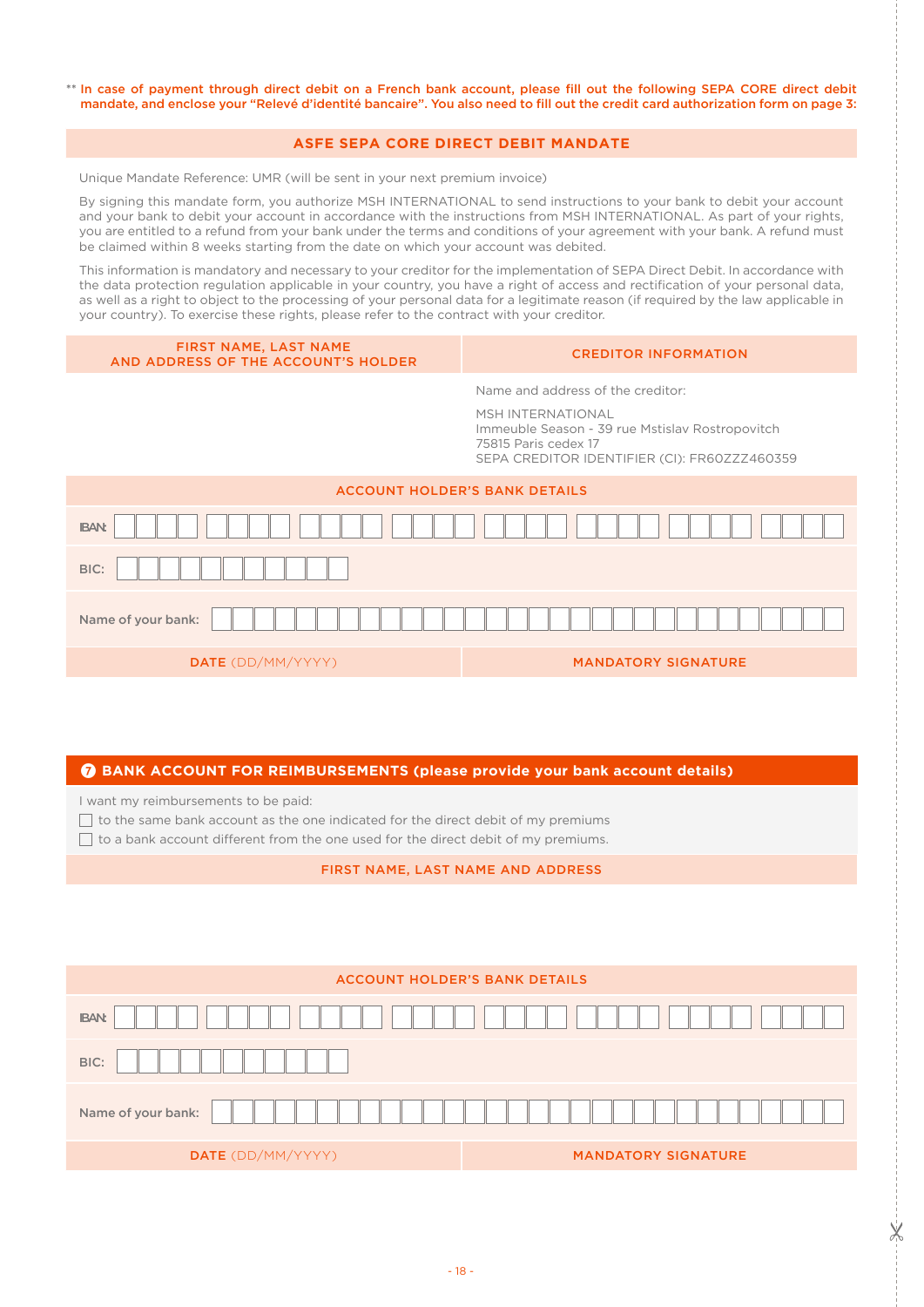## **8** MEDICAL QUESTIONNAIRE

 $\overline{\mathsf{X}}$ 

If you answer yes to any of these questions for you or one of your dependents, please provide all details deemed useful (dates, medical grounds, carry-over effects, nature of therapy, duration, etc.) on an additional page that you must date and sign. For confidentiality reasons, please put it in a closed envelope for the attention of the "Consulting Physician".

According to your answers to this questionnaire and the analysis of our Consulting Physician, we can either refuse your enrollment or accept it with some restriction of benefits or with a loaded premium, as mentioned in the General Terms and Conditions of your plan.

Each member must fill out and sign a Medical Questionnaire (the legal representative must sign if the child is aged under 18). If you need to fill out more than one medical questionnaire, please make a photocopy.

|   | <b>QUESTIONS</b>                 |                |                    |                                                                                   |
|---|----------------------------------|----------------|--------------------|-----------------------------------------------------------------------------------|
|   | Indicate whether you are         | INSURED MEMBER | SPOUSE <sup></sup> | CHILD                                                                             |
|   | Last name                        |                |                    |                                                                                   |
|   | First name                       |                |                    |                                                                                   |
|   | Height (cm)                      |                |                    |                                                                                   |
|   | Weight (kg)                      |                |                    |                                                                                   |
|   |                                  |                |                    | ALL QUESTIONS MUST BE ANSWERED. PLEASE ADD ALL REQUESTED DETAILS WHERE NECESSARY. |
| ❶ | Are you currently on sick leave? |                |                    | NO<br><b>YES</b>                                                                  |

| 2         | Over the past 3 years, have you ever been on sick leave for more than<br>10 days?                                                                                                                                                                                                                       | $YES$ NO                                 |
|-----------|---------------------------------------------------------------------------------------------------------------------------------------------------------------------------------------------------------------------------------------------------------------------------------------------------------|------------------------------------------|
| ❸         | Over the past 10 years, have you ever been admitted to hospital and/<br>or undergone surgery, including by endoscopy (other than childbirth,<br>benign appendectomy, wisdom teeth, tonsil or adenoid removal during<br>childhood, broken bones without complications more than a year ago,<br>$etc.$ )? | YES NO                                   |
| ❹         | Over the past 10 years, have you ever suffered from an illness or condition<br>that required medical supervision (treatment, regular medical care, etc.)<br>for more than 15 days?                                                                                                                      | $YES \nightharpoonup NO \nightharpoonup$ |
| ❺         | Are you currently under medical supervision (treatment, medical care,<br>medical follow-up care, etc.) and/or are you taking prescribed medication<br>(other than contraceptives)?                                                                                                                      | YES NO                                   |
| 6         | Before enrolling in this plan, were you entitled to 100% French Social<br>Security coverage on medical grounds due to a chronic disease?<br>If so, please mention the pathology.                                                                                                                        | YES NO                                   |
|           | Are you scheduled, within the next 12 months, to undergo (excluding<br>maternity and preventive tests):<br>- a medical or surgical procedure?                                                                                                                                                           | YES NO                                   |
| $\bullet$ | - a medical examination (radiology, laboratory tests, MRI, scans, GP or<br>specialist visits, etc.?)                                                                                                                                                                                                    | YES NO                                   |
|           | - a medical treatment of any kind (psychology, physiotherapy,<br>radiotherapy, speech therapy, chemotherapy, dental treatment, drug<br>treatment, etc.)?                                                                                                                                                | $YES$ NO                                 |
| ❸         | Over the past 5 years, have any of your biological and/or serological tests<br>yielded abnormal results?                                                                                                                                                                                                | YESI NOI                                 |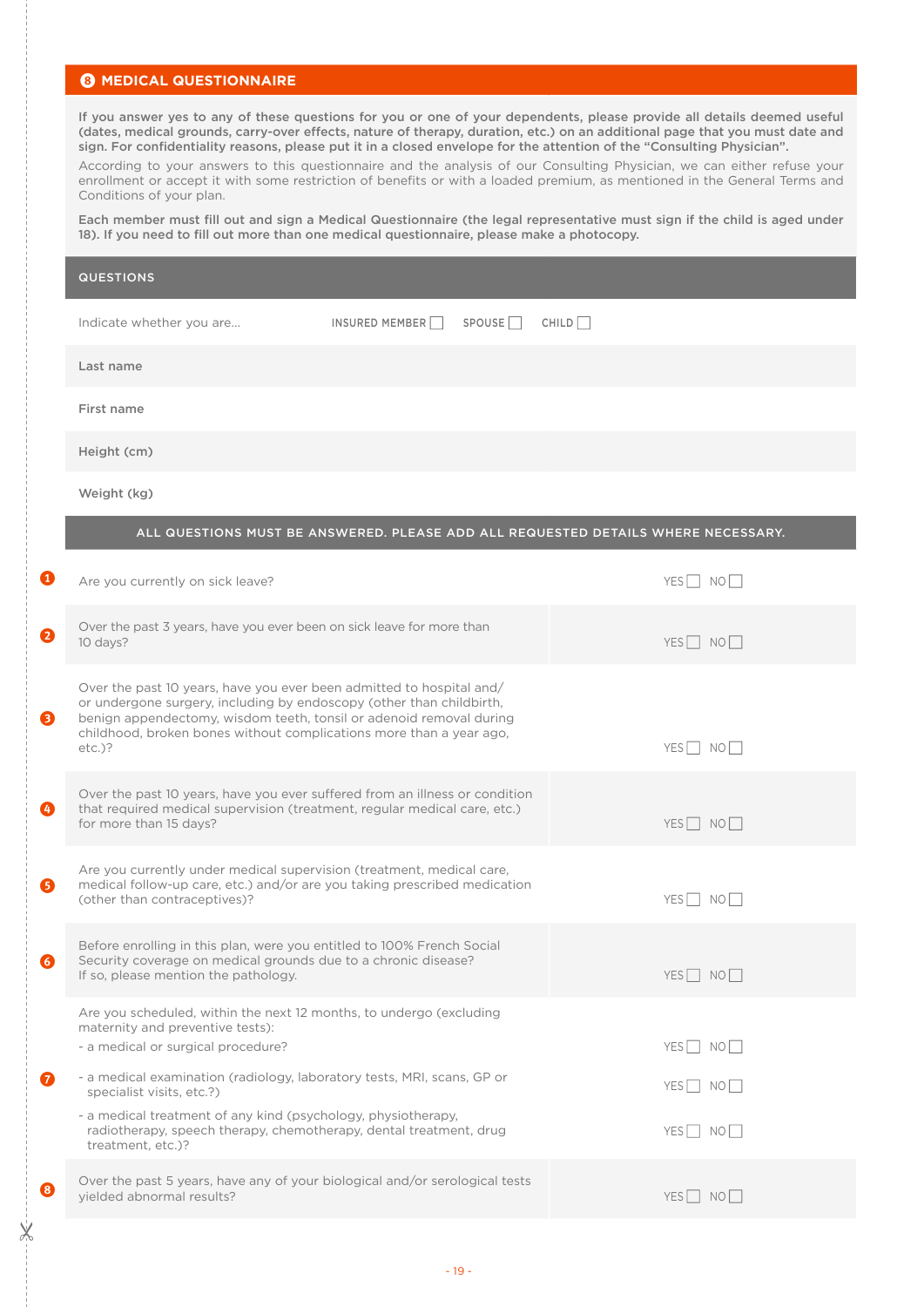|   | <b>QUESTIONS (suite)</b>                                                                                                                                                                                                       |                                          |
|---|--------------------------------------------------------------------------------------------------------------------------------------------------------------------------------------------------------------------------------|------------------------------------------|
| 0 | Have any of your parents, brothers or sisters (living or deceased) suffered<br>from heart disease, high cholesterol, cancer, kidney disease, polyposis of<br>the colon, or any other hereditary disorder before the age of 65? | NO II<br><b>YES</b>                      |
| ⋒ | Do you:<br>- smoke more than 10 cigarettes a day?                                                                                                                                                                              | $YES \nightharpoonup NO \nightharpoonup$ |
|   | - drink more than 2 glasses of wine (or equivalent) a day?                                                                                                                                                                     | I NOI I<br>YES I                         |
| ⋒ | Have you ever had psychotherapy or consulted a psychiatrist?<br>If yes, when?                                                                                                                                                  | NO <br>YES                               |

If you answer "YES" to any of these questions for you or one of your dependents, please provide all details deemed useful (dates, medical grounds, carry-over effects, nature of therapy, duration, etc.) mentioning the number of the question(s) you answered "Yes" to. If you need more space, please fill out another page that you will have to date and sign.

I hereby testify that the foregoing declarations are accurate, complete and fair.

I have been informed and I accept that any intentional withholding of significant information or proven false declaration that might mislead MSH INTERNATIONAL may result in the cancellation of the insurance cover and to the reduction of benefits in accordance with the provisions of Articles L.113-8 and L.113-9 of the French Insurance Code (Code des Assurances)

> Signature of the member or legal representative of a minor child (in this case, please indicate your relationship (parent, guardian...) along with your first name and name preceded by "read and approved"):

> > $\mathbb{X}$

In (town or city/country excluding USA):

| Date (DD/MM/YYYY): |  |  |
|--------------------|--|--|
|--------------------|--|--|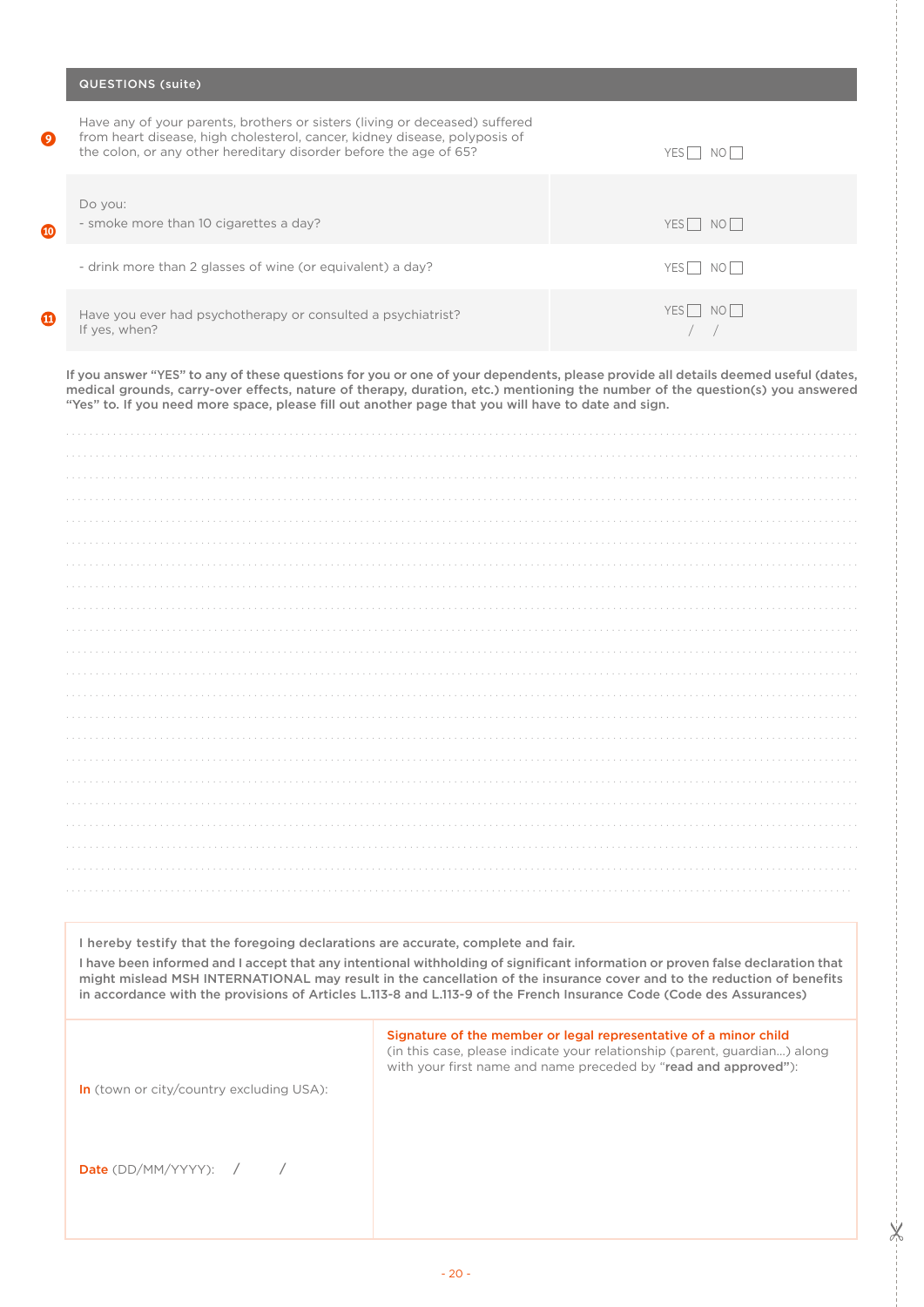### **9 PERSONAL DATA PROTECTION**

MSH International, with its head office located in Season, 39 rue Mstislav Rostropovitch 75815 Paris cedex 17, France, conducts personal data processing actions required for your formal identification to access a secure area, for the issue of an insurance offering or policy, its management and monitoring and for compliance with regulatory requirements in the field of anti-money laundering and terrorist financing and for the provision of exceptional and temporary information related to crisis events or cases of force majeure (health or political crisis, etc.). In this respect, all of the data collected is mandatory.

The recipients of your personal data are: the risk carrier (insurer), the different entities making up MSH International and the service providers involved in the administration of the insurance policy across the world. In this context, your data may be transferred to third countries outside the European Union guaranteeing an appropriate level of protection or subject to the use of adapted safeguards such as the signature of standard data protection clauses adopted by the European Commission, or based on the derogations provided for in Article 49 of Regulation 2016/679, known as General Data Protection Regulation.

Your personal data will be stored for the length of time required by the administration service, as provided for by the applicable laws.

At all times you benefit from a right of access, rectification, or erasure, or restriction or opposition and portability of your personal data as well as the right to organize instructions upon your death. To exercise your rights, please contact the Data Protection Officer by mail at the abovementioned address or by email at dpo@s2hgroup.com.

You benefit from the right to file a complaint with a supervisory authority in charge of personal data protection.

You can access our full Policy on the Protection of Personal Data on our website, www.msh-intl.com, under the «Legal notices» section.

# 0 **INFORMATION NOTE**

#### **Please be advised of the following important information.**

Our analysis and sales offers have been made on the basis of the information, needs and requirements that you communicated and expressed during our meetings and correspondence. Please note that the quality and accuracy of the information communicated by the policyholder in terms of financial information and underwriting objectives directly influence the quality and consistency of our offer.

It is very important that you carefully read the general terms & conditions of your insurance policy, in particular the paragraphs dealing with the exclusions, policy term, waiting periods, definitions of the coverage and applicable measures in case of misrepresentation or non-disclosure.

Should you be dissatisfied in any way, your usual contact person is available to assist you.

You can also contact the Service réclamation (Complaints Department) at 23 allées de l'Europe 92 587 Clichy Cedex, France or the Complaints Department of your nearest regional head office (all contact details are available under "Contact").

In this case, we undertake to provide you with a reply no later than two months after receiving the necessary information related to your complaint, or, failing that, to keep you informed about the progress of the investigation into your complaint.

If you still disagree with the reply or solution provided, you can write to the Insurance Mediator as a last resort: La Médiation de l'Assurance, TSA 50110 - 75441 Paris Cedex 09, France.

The information collected may be subject to automated processing used for the purposes of administering and fulfilling the policies offered by our company.

As provided by the French law of January 6, 1978 on Data Protection (loi informatique et libertés), amended in 2004, you have the right to access, rectify and delete any personal information that we have on file pertaining to you. You may exercise this right by writing to: ASFE - MSH lNTERNATlONAL - Direction juridique - Immeuble Season - 39 rue Mstislav Rostropovitch - 75815 Paris cedex 17, together with a copy of a signed document of identification.

Please do not hesitate to contact us should you have any questions or concerns.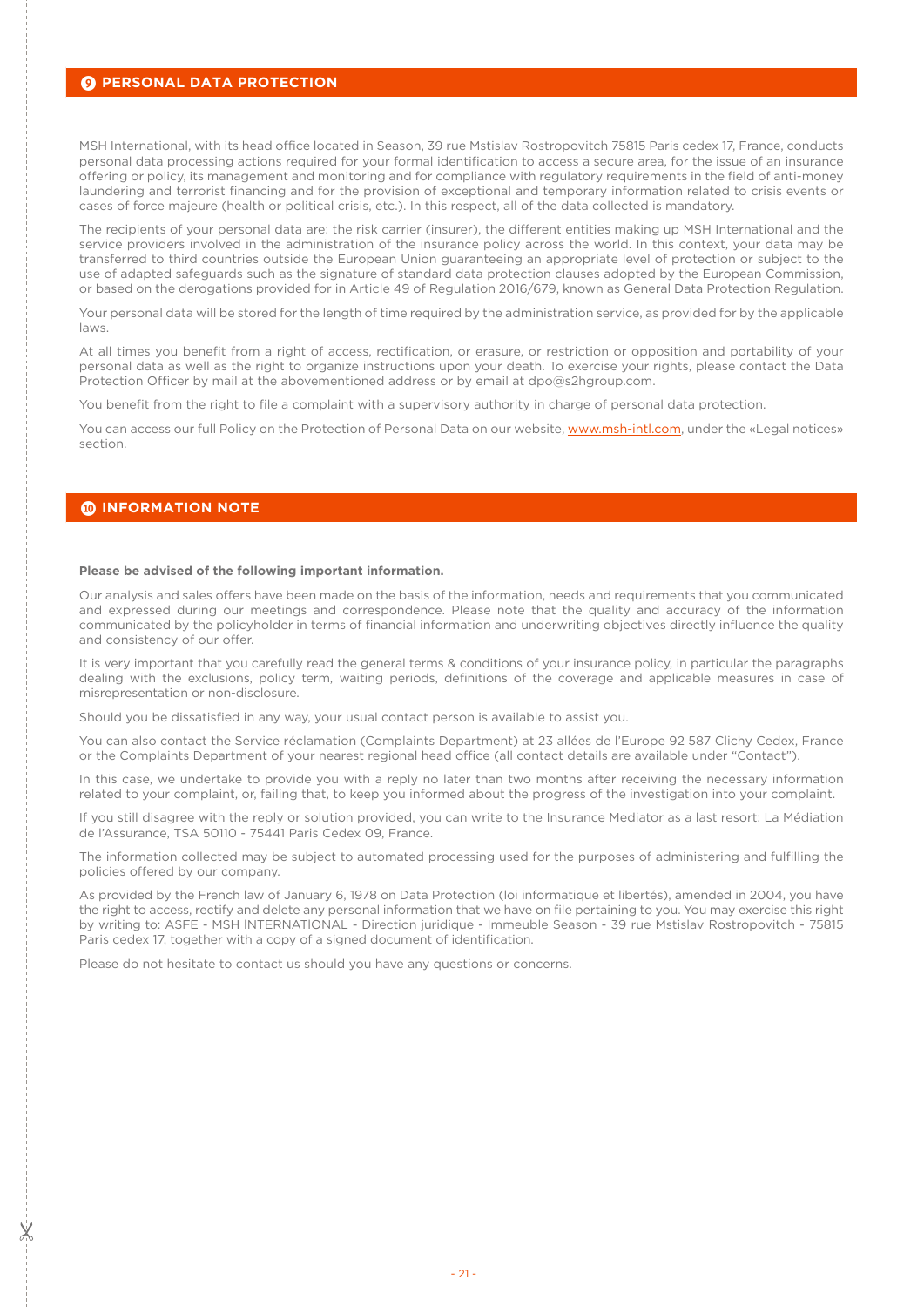## *<b>@ ENROLLMENT FOR COVERAGE*

**I HEREBY REQUEST** coverage with ASFE (Association of Services For Expatriates), an association governed by the French law of 1901 on associations, which registered office is located Season, 39 rue Mstislav Rostropovitch, 75815 Paris Cedex 17, France and also request to be covered under the insurance agreements underwritten by ASFE with the following insurance companies:

- GROUPAMA GAN VIE,
- acting on behalf of GROUPAMA GAN VlE, for Healthcare coverage RELAIS'EXPAT+
- EUROP ASSISTANCE
- for the Medical Assistance & Repatriation coverage RELAIS'EXPAT +
- CIVIS AREAS for Legal Assistance coverage RELAIS'EXPAT+
- CHUBB for Third-Party Liability Coverage

# **I HEREBY ACKNOWLEDGE:**

- I have joined the CFE ('Healthcare/Maternity' coverage as a minimum) to benefit from the top-up insurance plan Relais Expat+. The Franc'Expat plan (which covers medical care received in France but excludes care received abroad) and the Relais Expat+ product are not compatible.
- l understand the advice given by MSH lNTERNATlONAL and agree to follow it. MSH lNTERNATlONAL is a French brokerage company (registered with the ORlAS under no. 07 002 751) which designs and manages ASFE's entire range of insurance plans on its behalf, including the RELAIS'EXPAT+ plan.
- l have read and agree to the provisions of the general terms & conditions of RELAIS'EXPAT+ that constitute an information guide, from which l have kept a copy, and l agree to the specific terms and conditions of this enrollment form. l acknowledge that l have read about my opting-out right.
- l have been informed that my telephone conversations with the administration teams of MSH lNTERNATlONAL may be recorded for internal management purposes and with a view to improving services. l may access these records by writing to MSH lNTERNATlONAL - Gestion ASFE - 23 allées de l'Europe, 92587 CLlCHY Cedex, France and attaching a document of identification to my request. Each record is kept for a 90-day period.
- l hereby acknowledge that enrollment to ASFE does not exempt me from any premium payable under any mandatory scheme to which l may be eligible.
- l have been informed that no payment will be made, whether directly or indirectly, to countries subject to sanctions, as provided, for example, by the United Nations, the Office of Foreign Assets Control (OFAC) of the US Department of the Treasury or the European Union.
- I acknowledge that I have received all the information related to the processing of personal data protection and that I have expressly agreed that, if I live outside the European Union and in order to benefit from an international healthcare coverage, my data may be transferred to healthcare providers located in third countries outside the European Union guaranteeing a level of protection different from the one provided by the GDPR.
- I understand that if I subscribe by email sending my signed and scanned enrollment file, I will have to keep the original enrollment file during all the duration of my membership at MSH INTERNATIONAL. I acknowledge that the original enrollment form can be asked for at any time. If I cannot provide it when asked, a lapse of coverage will apply.
- I acknowledge that I have informed my dependents under the plan of their rights regarding the protection of their personal data.

**I HEREBY AUTHORIZE** MSH INTERNATIONAL to receive on my behalf reimbursement statements for hospitalization expenses paid for me by direct payment agreement.

**I HEREBY TESTIFY** that the foregoing declarations are accurate, complete and fair. I have been informed and I accept that any intentional withholding of significant information or proven false declaration that might mislead MSH INTERNATIONAL may result in the cancellation of the insurance cover and to the reduction of benefits in accordance with the provisions of Articles L.113-8 and L.113-9 of the French Insurance Code (Code des Assurances).

| <b>In</b> (town or city/country excluding USA): | Signature of the member or legal representative of a minor child<br>(in this case, please indicate your relationship (parent, guardian) along<br>with your first name and name preceded by "read and approved"): |
|-------------------------------------------------|------------------------------------------------------------------------------------------------------------------------------------------------------------------------------------------------------------------|
| <b>Date</b> (DD/MM/YYYY): $/$                   |                                                                                                                                                                                                                  |